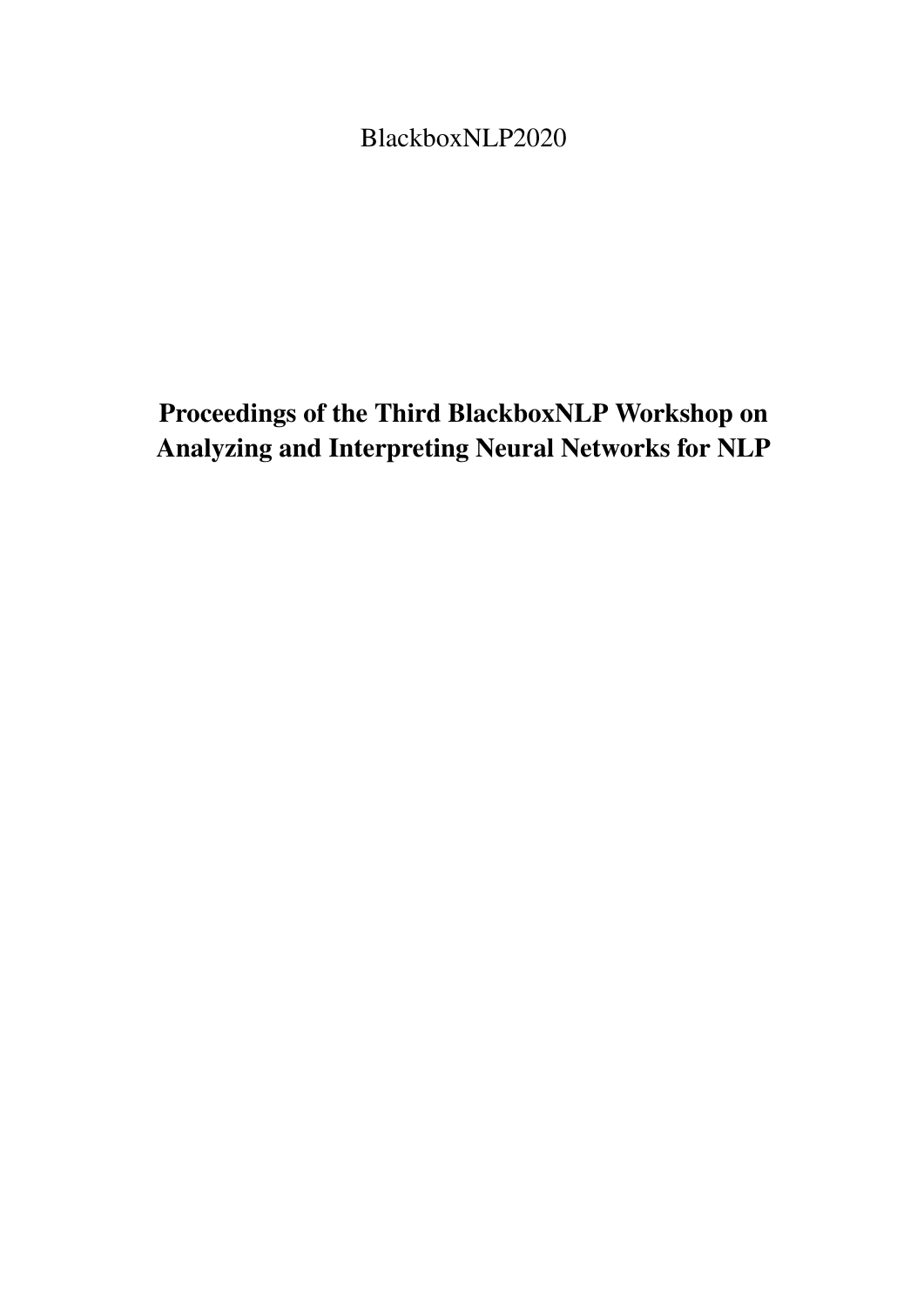c 2020 The Association for Computational Linguistics

Order copies of this and other ACL proceedings from:

Association for Computational Linguistics (ACL) 209 N. Eighth Street Stroudsburg, PA 18360 USA Tel: +1-570-476-8006 Fax: +1-570-476-0860 acl@aclweb.org

ISBN 978-1-952148-86-6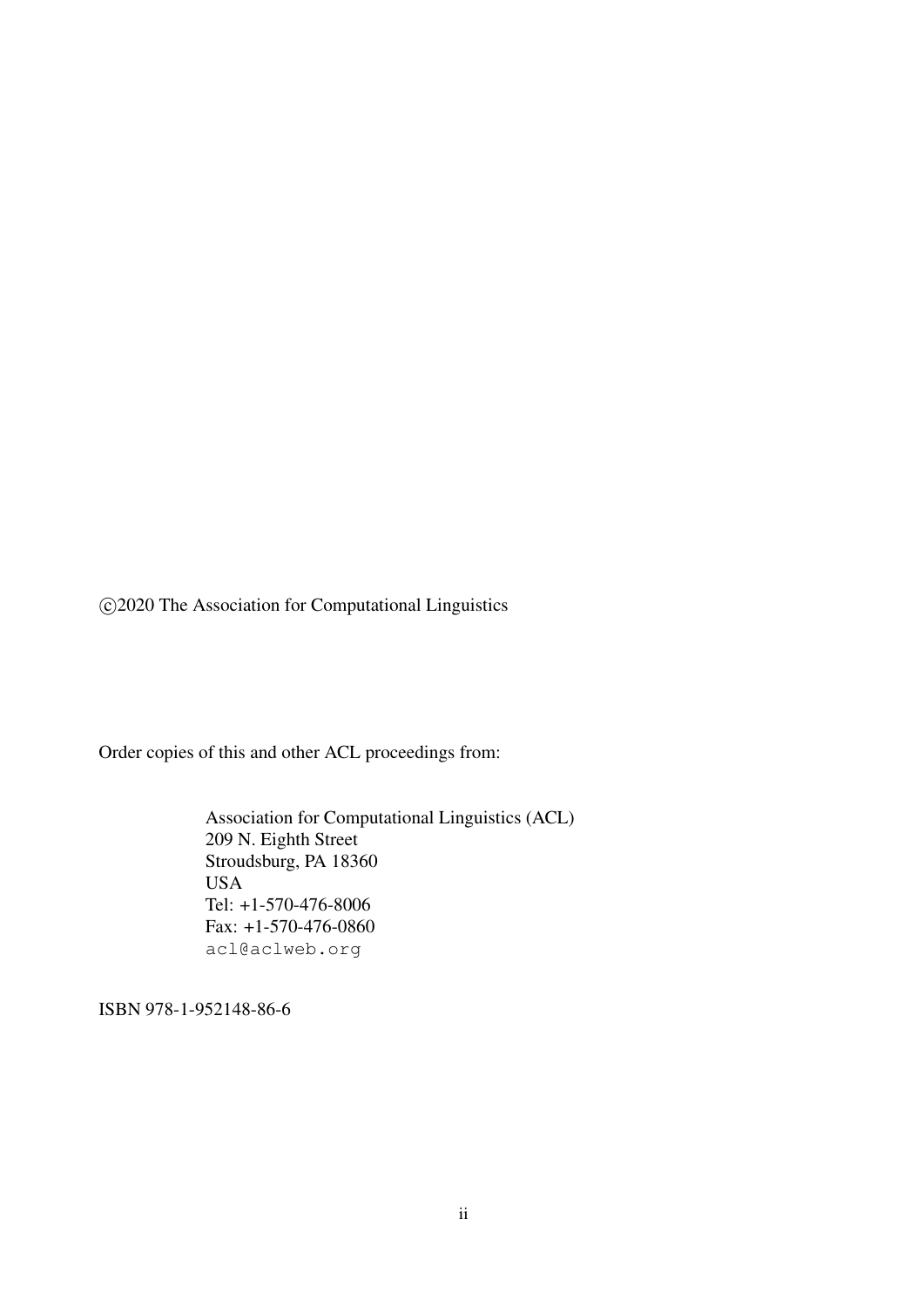### Introduction

BlackboxNLP is the workshop on analyzing and interpreting neural networks for NLP.

In the last few years, neural networks have rapidly become a central component in NLP systems. The improvement in accuracy and performance brought by the introduction of neural networks has typically come at the cost of our understanding of the system: How do we assess what the representations and computations are that the network learns? The goal of this workshop is to bring together people who are attempting to peek inside the neural network black box, taking inspiration from machine learning, psychology, linguistics, and neuroscience.

In this third edition of the workshop, hosted by the 2020 conference on Empirical Methods in Natural Language Processing (EMNLP), we accepted 31 archival papers and 9 extended abstracts. The workshop also provided a platform for authors of EMNLP-Findings papers to present their work as a poster at the workshop. Lastly, for the first time, BlackboxNLP included a shared interpretation mission. One paper submitted to this mission has a *demo* presentation, of the interpretability library diagnnose, and is included as the last paper in these proceedings (submission number 70).

BlackboxNLP would not have been possible without the dedication of its program committee. We would like to thank them for their invaluable effort in providing timely and high-quality reviews on a short notice. We are also grateful to our invited speakers for contributing to our program.

Afra Alishahi, Yonatan Belinkov, Grzegorz Chrupała, Dieuwke Hupkes, Yuval Pinter and Hassan Sajjad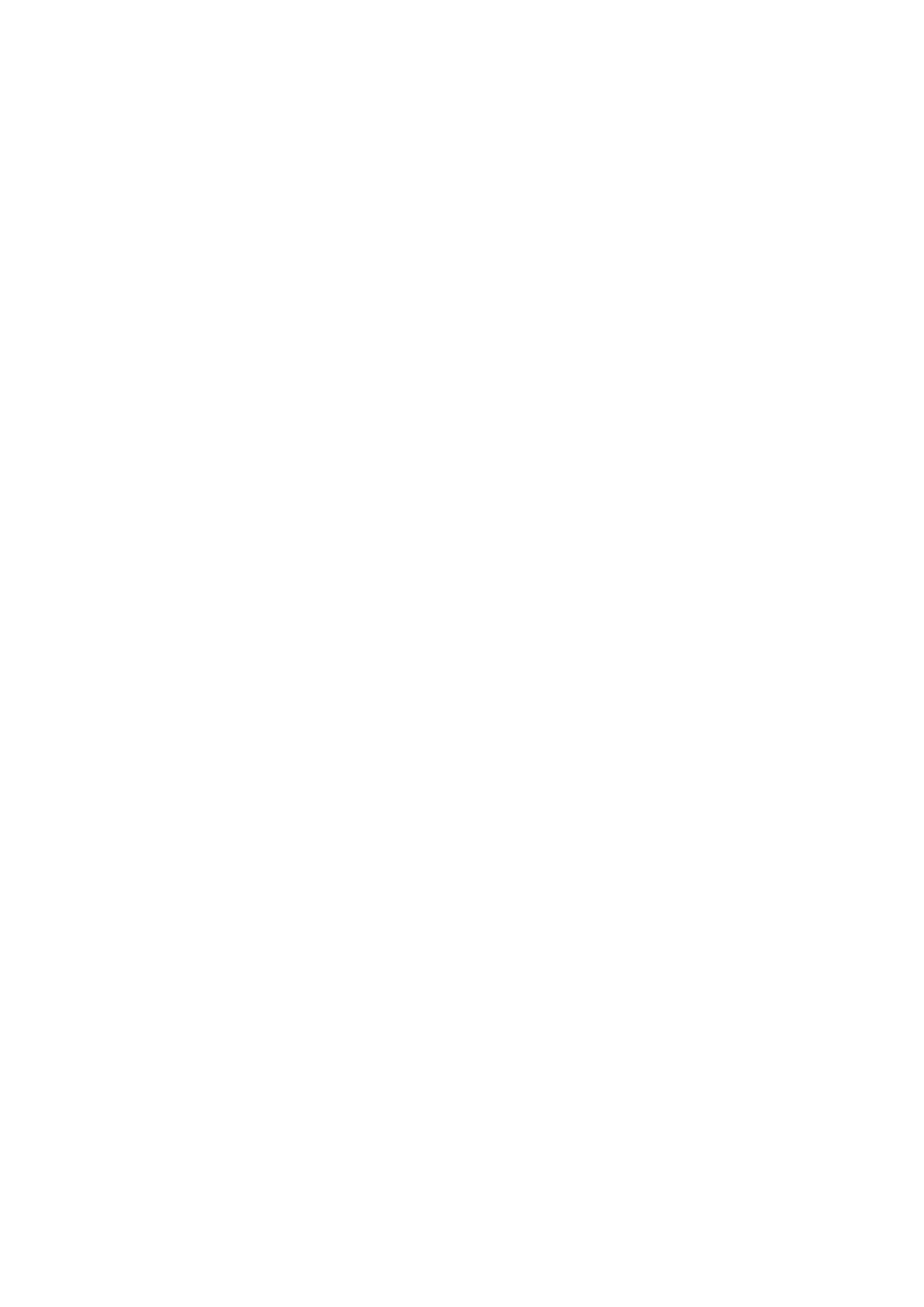#### Organizers:

Afra Alishahi, Tilburg University Yonatan Belinkov, Technion - Israel Institute of Technology Grzegorz Chrupała, Tilburg University Dieuwke Hupkes, University of Amsterdam Yuval Pinter, Georgia Institute of Technology Hassan Sajjad, Qatar Computing Research Institute

#### Program Committee:

Samira Abnar, University of Amsterdam Željko Agic, Unity Technologies Copenhagen ´ Antonios Anastasopoulos Leila Arras - Fraunhofer Heinrich Hertz Institute Jasmijn Bastings - Google Lisa Beinborn - University of Amsterdam Laurent Besacier - Laboratoire d'Informatique de Grenoble Stergios Chatzikyriakidis - University of Gotheburg Barry Devereux - Queen's University Ewan Dunbar - Université Paris Diderot Allyson Ettinger - University of Chicago Antske Fokkens - Vrije Universiteit Amsterdam Robert Frank - Yale University Alexander Fraser - LMU Munich Richard Futrell - University of California, Irvine Sebastian Gehrmann - Harvard University David Harwath - MIT John Hewitt - Stanford University Cassandra Jacobs - University of Wisconsin Yair Lakretz - NeuroSpin Shalom Lappin - University of Gothenburg Miryam de Lhoneux - Uppsala University Tal Linzen - Johns Hopkins University Nelson F. Liu - University of Washington Pranava Madhyastha - Imperial College London Arya McCarthy - Johns Hopkins University Paola Merlo - University of Geneva Raymond Mooney - UT AUstin Joakim Nivre - Uppsala University Sebastian Padó - University of Stuttgart Ellie Pavlick - Brown University Rudolf Rosa - Charles University Carolyn Rose - CMU Sebastian Ruder - DeepMind Wojciech Samek - Fraunhofer Heinrich Hertz Institute Naomi Saphra - University of Edinburgh Sabine Schulte im Walde - University of Stuttgart Rico Sennrich - University of Zurich Pia Sommerauer - Vrije Universiteit Amsterdamv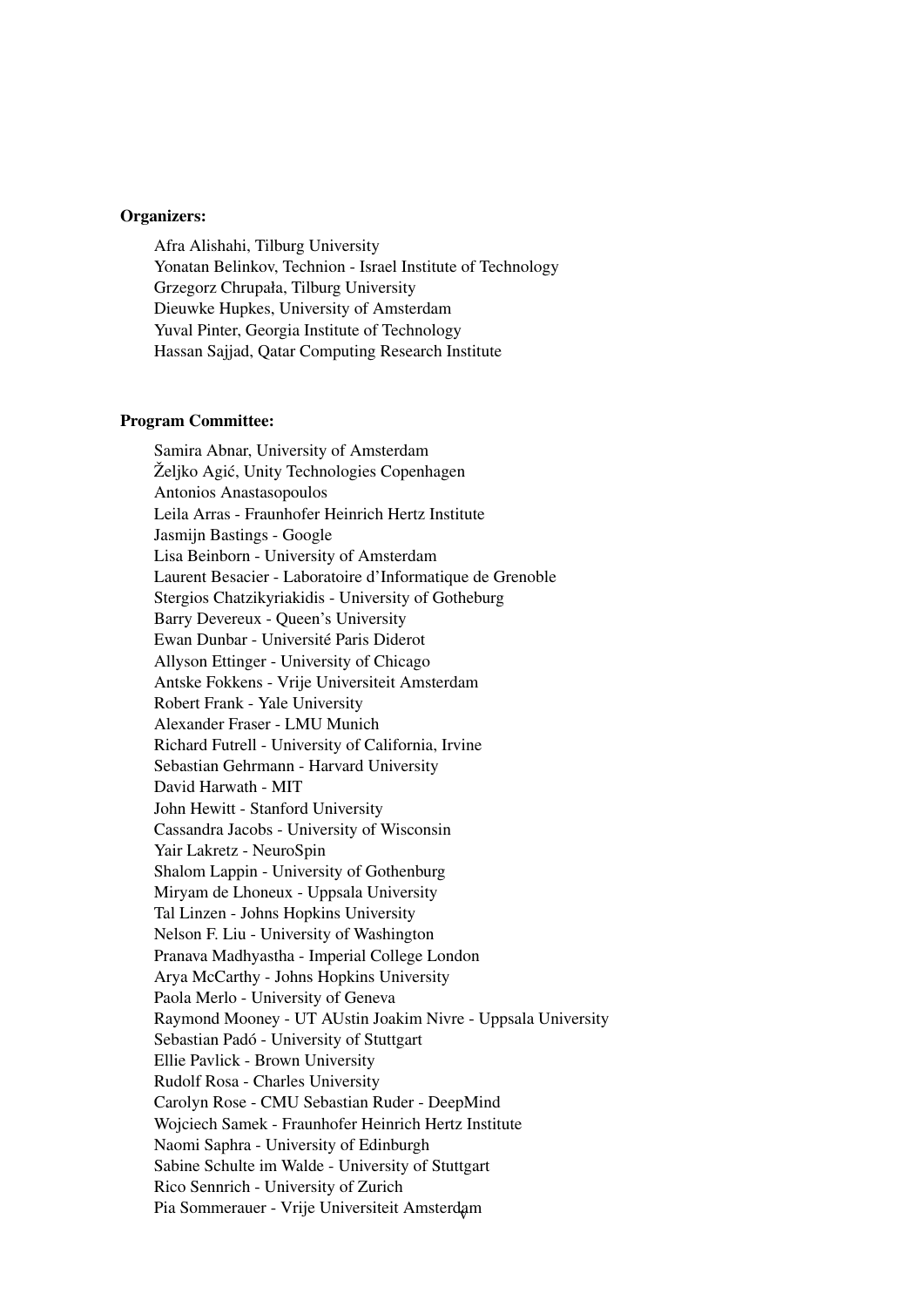Ivan Titov - University of Edinburgh Francesca Toni - Imperial College London Reut Tsarfaty - Open University Sarah Wiegreffe - Georgia Tech Adina Williams - New York University Diyi Yang - Georgia Tech Fabio Massimo Zanzotto - University of Rome

### Invited Speakers:

Idan Blank, UCLA Roger Levy, MIT Anna Rogers, University of Copenhagen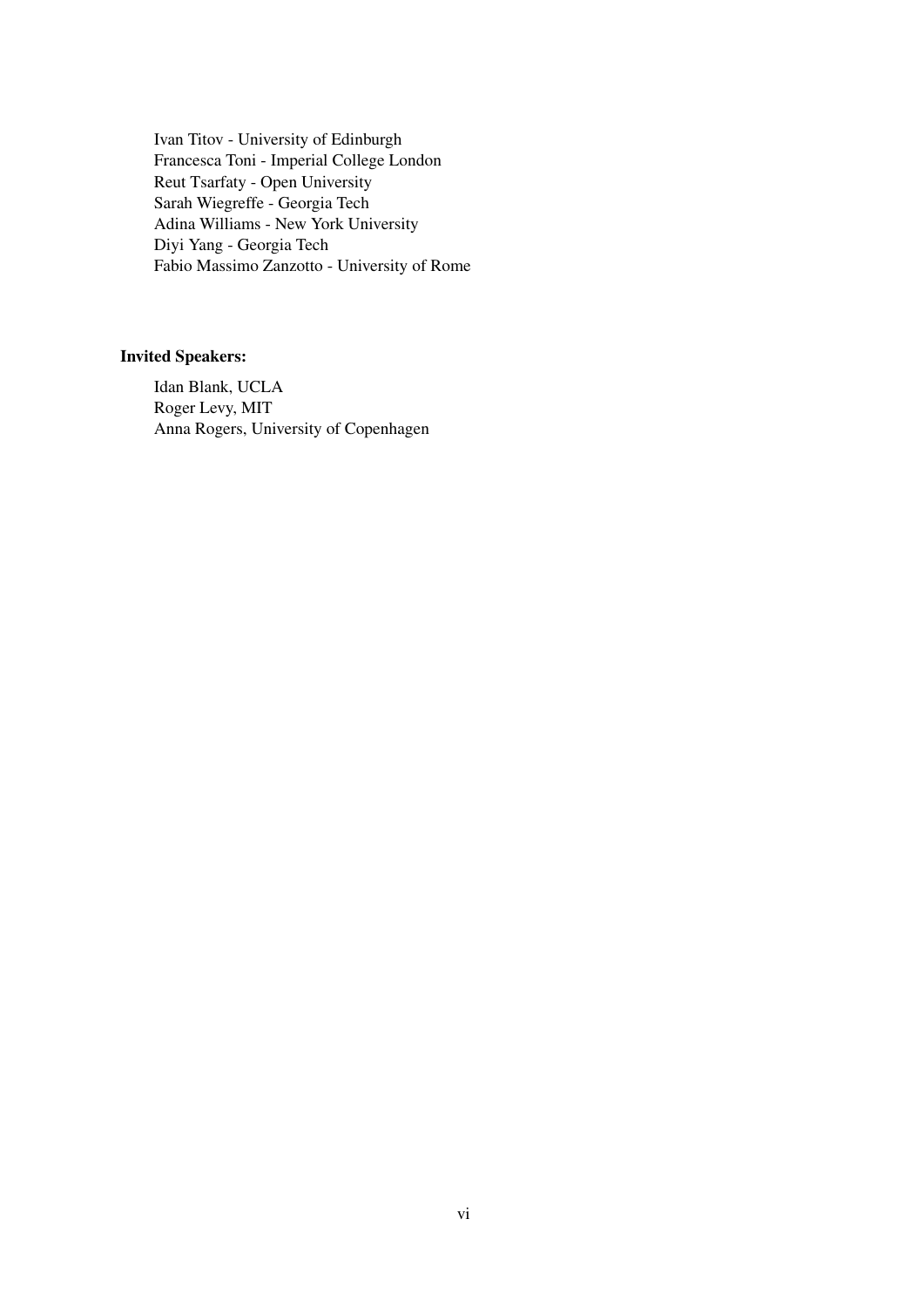## Table of Contents

| BERTering RAMS: What and How Much does BERT Already Know About Event Arguments? - A Study<br>on the RAMS Dataset                                                                                                |
|-----------------------------------------------------------------------------------------------------------------------------------------------------------------------------------------------------------------|
| Emergent Language Generalization and Acquisition Speed are not tied to Compositionality                                                                                                                         |
| Examining the rhetorical capacities of neural language models                                                                                                                                                   |
| <b>What Happens To BERT Embeddings During Fine-tuning?</b>                                                                                                                                                      |
| It's not Greek to mBERT: Inducing Word-Level Translations from Multilingual BERT                                                                                                                                |
| Leveraging Extracted Model Adversaries for Improved Black Box Attacks                                                                                                                                           |
| On the Interplay Between Fine-tuning and Sentence-Level Probing for Linguistic Knowledge in Pre-<br><b>Trained Transformers</b><br>Marius Mosbach, Anna Khokhlova, Michael A. Hedderich and Dietrich Klakow  68 |
| <b>Unsupervised Evaluation for Question Answering with Transformers</b>                                                                                                                                         |
| Unsupervised Distillation of Syntactic Information from Contextualized Word Representations                                                                                                                     |
| The Explanation Game: Towards Prediction Explainability through Sparse Communication                                                                                                                            |
| Latent Tree Learning with Ordered Neurons: What Parses Does It Produce?                                                                                                                                         |
| Linguistically-Informed Transformations (LIT): A Method for Automatically Generating Contrast Sets<br>Chuanrong Li, Lin Shengshuo, Zeyu Liu, Xinyi Wu, Xuhui Zhou and Shane Steinert-Threlkeld126               |
| Controlling the Imprint of Passivization and Negation in Contextualized Representations<br>Hande Celikkanat, Sami Virpioja, Jörg Tiedemann and Marianna Apidianaki  136                                         |
| The elephant in the interpretability room: Why use attention as explanation when we have saliency<br>methods?                                                                                                   |
| How does BERT capture semantics? A closer look at polysemous words                                                                                                                                              |
| Neural Natural Language Inference Models Partially Embed Theories of Lexical Entailment and Nega-                                                                                                               |
| tion                                                                                                                                                                                                            |
|                                                                                                                                                                                                                 |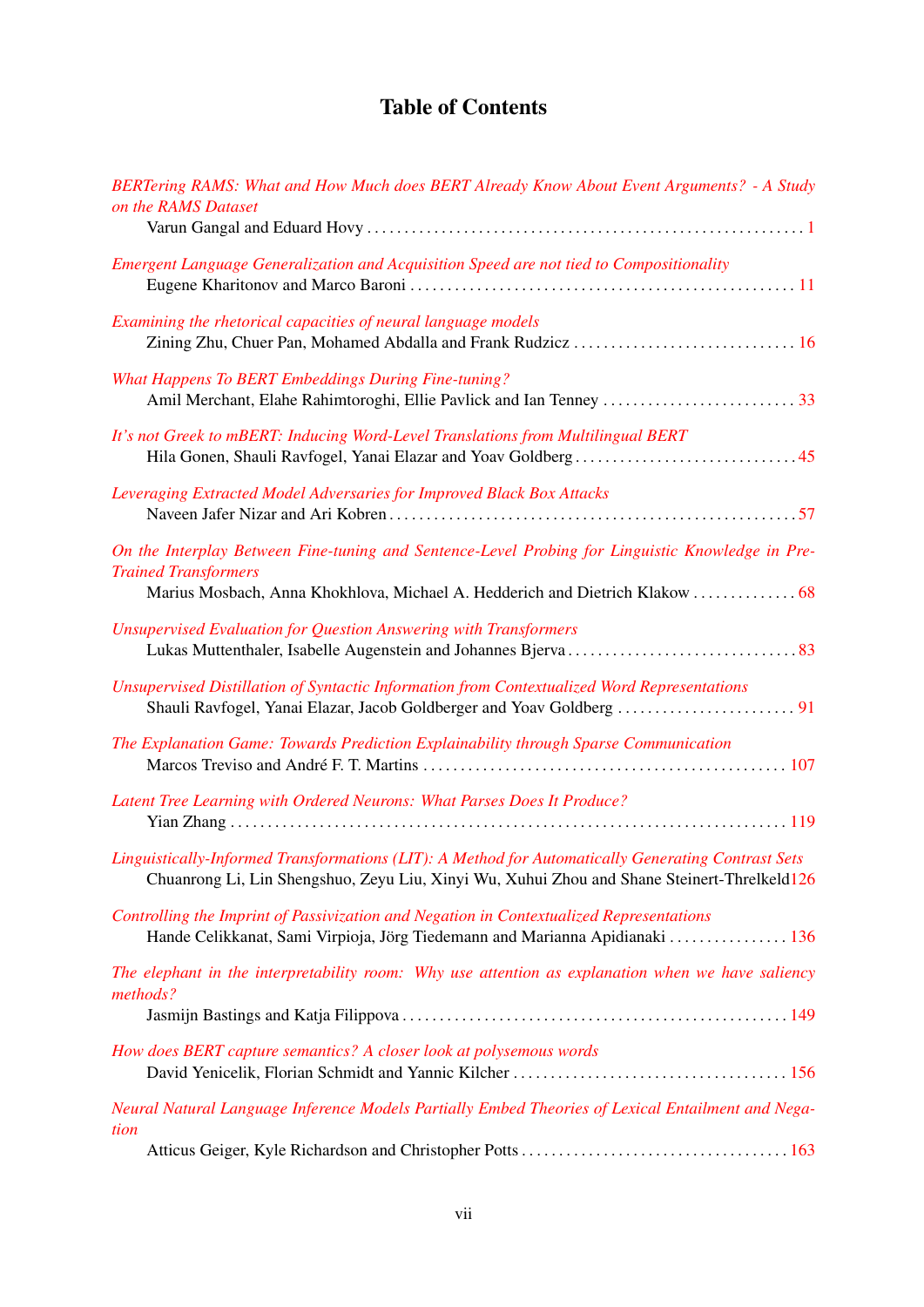| BERTnesia: Investigating the capture and forgetting of knowledge in BERT                                                                                     |
|--------------------------------------------------------------------------------------------------------------------------------------------------------------|
| Probing for Multilingual Numerical Understanding in Transformer-Based Language Models<br>Devin Johnson, Denise Mak, Andrew Barker and Lexi Loessberg-Zahl184 |
| Dissecting Lottery Ticket Transformers: Structural and Behavioral Study of Sparse Neural Machine<br><b>Translation</b>                                       |
| <b>Exploring Neural Entity Representations for Semantic Information</b>                                                                                      |
| BERTs of a feather do not generalize together: Large variability in generalization across models with<br>similar test set performance                        |
| Attacking Semantic Similarity: Generating Second-Order NLP Adversarial Examples                                                                              |
| Discovering the Compositional Structure of Vector Representations with Role Learning Networks                                                                |
| <b>Structured Self-Attention Weights Encodes Semantics in Sentiment Analysis</b>                                                                             |
| Investigating Novel Verb Learning in BERT: Selectional Preference Classes and Alternation-Based Syn-<br>tactic Generalization                                |
| The EOS Decision and Length Extrapolation                                                                                                                    |
| Do Language Embeddings capture Scales?<br>Xikun Zhang, Deepak Ramachandran, Ian Tenney, Yanai Elazar and Dan Roth292                                         |
| <b>Evaluating Attribution Methods using White-Box LSTMs</b>                                                                                                  |
| Defining Explanation in an AI Context<br>Tejaswani Verma, Christoph Lingenfelder and Dietrich Klakow 314                                                     |
| Searching for a Search Method: Benchmarking Search Algorithms for Generating NLP Adversarial<br><b>Examples</b>                                              |
| This is a BERT. Now there are several of them. Can they generalize to novel words?                                                                           |
| diagNNose: A Library for Neural Activation Analysis                                                                                                          |